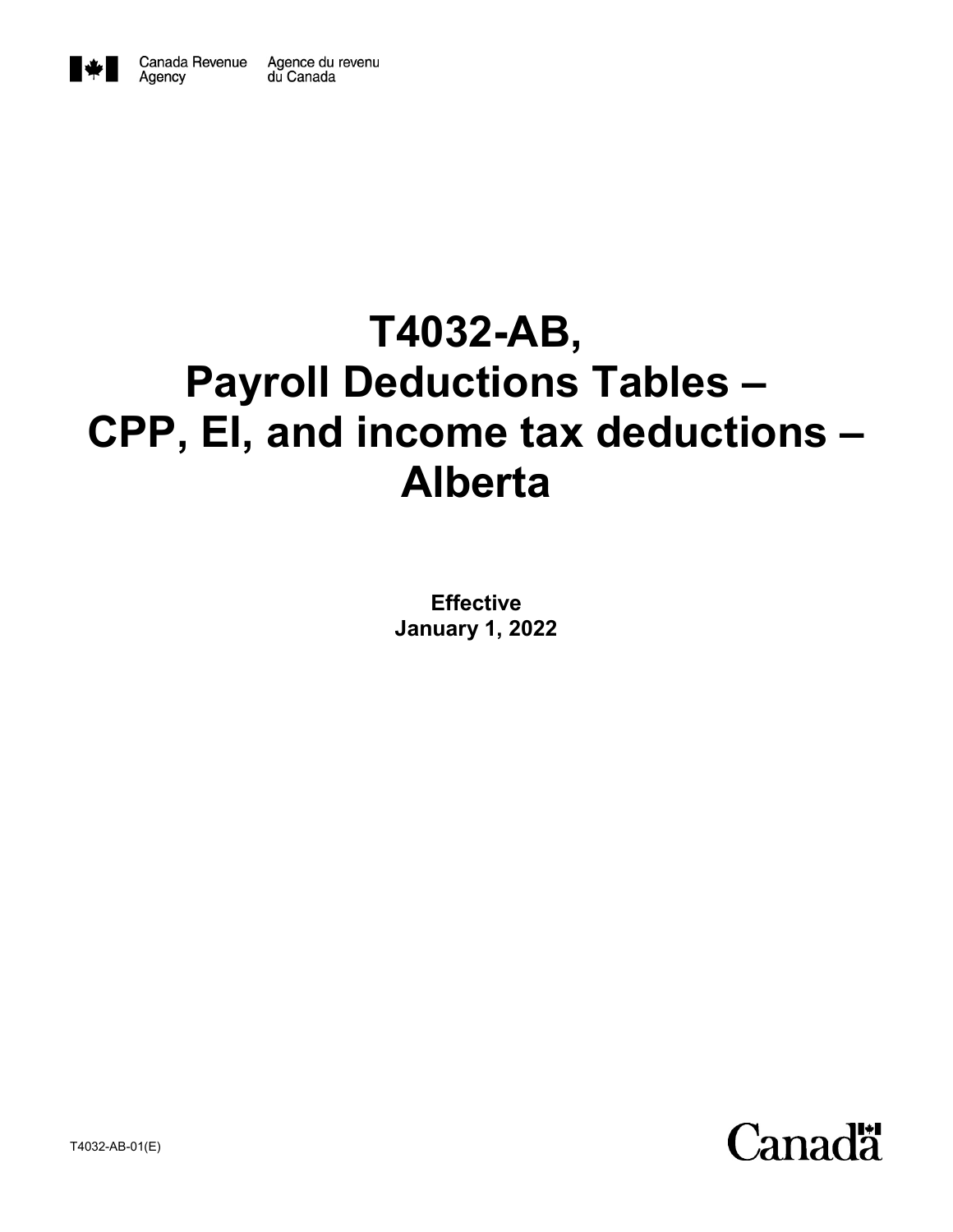### **What's new as of January 1, 2022**

The major changes made to this guide since the last edition are outlined.

This guide reflects some income tax changes recently announced which, if enacted as proposed, would be effective January 1, 2022. At the time of publishing, some of these proposed changes were not law. We recommend that you use the new payroll deductions tables in this guide for withholding starting with the first payroll in January 2022.

For 2022, employers can use a Federal Basic Personal Amount (BPAF) of \$14,398 for all employees.

The federal income tax thresholds have been indexed for 2022.

The federal Canada Employment Amount has been indexed to \$1,287 for 2022.

Indexation of the Alberta Basic Personal Amount and income thresholds has been suspended for 2019 and future years.

#### **Payroll Deductions Tables**

You can download Guides T4008, Payroll Deductions Supplementary Tables*,* and T4032, Payroll Deductions Tables*,* from our website at **canada.ca/payroll**. You can also choose to print only the pages or information that you need. This guide calculates the deductions tables using the dynamic federal basic personal amount formula and the dynamic provincial/territorial basic personal amount formulas where required.

### **Payroll Deductions Online Calculator**

For your 2022 payroll deductions, you can use our Payroll Deductions Online Calculator (PDOC). The online calculator makes it easier to calculate payroll deductions. PDOC is available at **canada.ca/pdoc**.

PDOC calculates your payroll deductions. It calculates deductions for any pay period, province (except Quebec) and territory. The calculation is based on exact salary figures.

### **Let us notify you**

We provide a digital service that can notify you immediately, **free of charge**, of any changes for payroll deductions.

To subscribe, visit our website at **canada.ca/cra-email-lists** and enter your business's email address for each mailing list that you want to join.

### **Special Notice**

### **Payroll Deductions Tables (T4032)**

Effective with the January 1, 2017 edition, the Canada Revenue Agency is no longer publishing the paper and CD versions of the Guide T4032, Payroll Deductions Tables. The digital versions of the guides continue to be available on our website at **canada.ca/payroll**.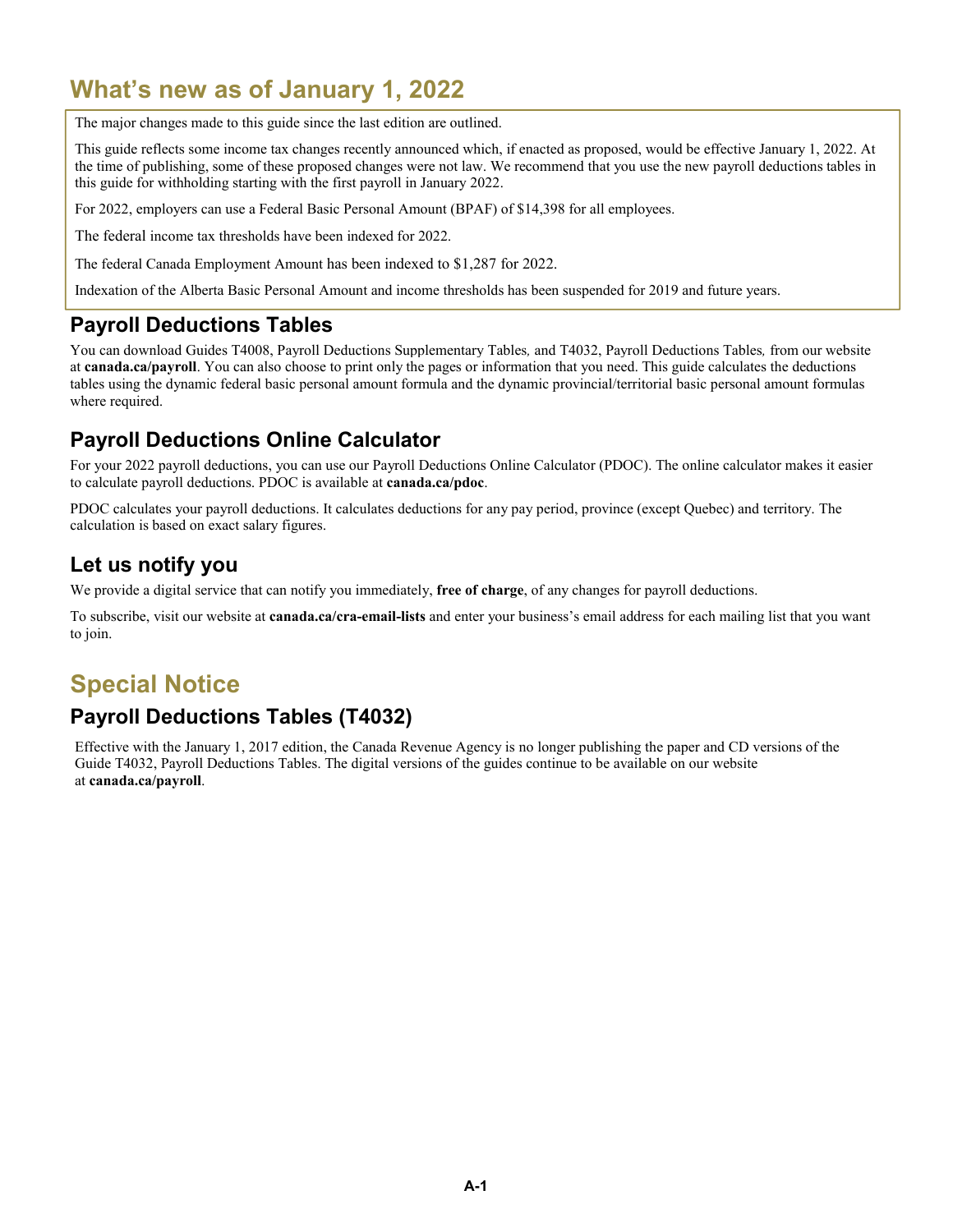## **Table of contents**

#### $\mathbf{A}$

| A-1            |
|----------------|
| A-1<br>A-1     |
| A-1            |
|                |
| $A-1$<br>$A-1$ |
| $A-2$          |
| $A-3$          |
| $A-3$          |
| $A-3$          |
| $A-3$          |
| $A-3$          |
| A-4            |
| $A-4$          |
| $A-4$          |
| $A-4$          |
| $A-4$          |
| A-4            |
| $A-5$          |
| $A-5$<br>$A-5$ |
|                |
| $A-5$          |
| $A-5$<br>$A-5$ |
|                |
| $A-6$          |
| A-6            |
| A-6            |
| A-6            |
| A-6            |
| $A-6$          |
| A-6<br>$A-7$   |
|                |
| $A-7$          |
| $A-7$          |
| $A-7$          |
| A-7            |
| A-7            |
| A-8<br>$A-8$   |
| A-8            |
|                |
| $A-8$<br>A-8   |
| A-8            |
| $A-8$          |
| $A-8$          |
| $A-9$          |
| A-10           |
| A-10           |

This guide uses plain language to explain the most common tax situations. If you need more help, contact your tax services office.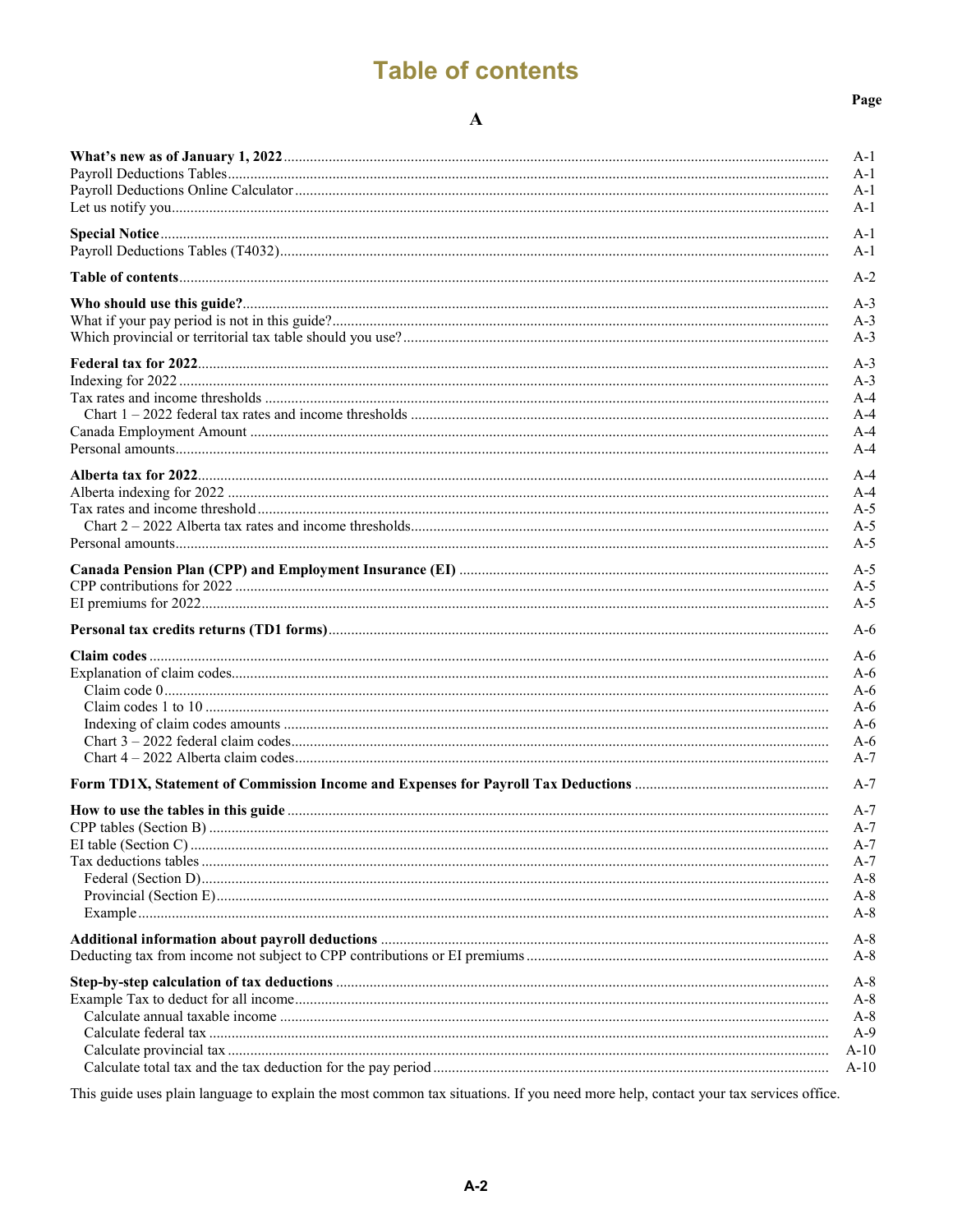### **Who should use this guide?**

This guide is intended for the employer and the payer. It contains tables for federal and provincial tax deductions, CPP contributions and EI premiums. It will help you determine the payroll deductions for your employees or pensioners.

For more information on deducting, remitting, and reporting payroll deductions, go to the following employers' guides:

- T4001, Employers' Guide Payroll Deductions and Remittances
- T4130, Employers' Guide Taxable Benefits and Allowances
- RC4110, Employee or Self-employed?
- RC4120, Employers' Guide Filing the T4 Slip and Summary
- RC4157, Deducting Income Tax on Pension and Other Income, and Filing the T4A Slip and Summary

These guides are available on our website at **canada.ca/taxes**.

#### **Note**

You may want to refer to the 2021 edition of Payroll Deductions Tables until the end of 2022 to resolve any Pensionable and insurable earnings review (PIER) deficiencies that we identify in processing your 2021 T4 return.

### **What if your pay period is not in this guide?**

This guide contains the most common pay periods: weekly, biweekly (every two weeks), semi-monthly, and monthly. If you have unusual pay periods, such as daily (240 working days), or 10, 13, or 22 pay periods a year, go to the Guide T4008, Payroll Deductions Supplementary Tables or the Payroll Deductions Online Calculator (PDOC) to determine tax deductions.

### **Which provincial or territorial tax table should you use?**

Before you decide which tax table to use, you have to determine your employee's province or territory of employment. This depends on whether or not you require the employee to report for work at your place of business.

If the employee reports for work at your place or business, the province or territory of employment is considered to be the province or territory where your business is located.

To withhold payroll deductions, use the tax table for that province or territory of employment.

If you do not require the employee to report for work at your place of business, the province or territory of employment is the province or territory in which your business is located and from which you pay your employee's salary.

For more information and examples, go to Chapter 1, "General Information," in Guide T4001, Employers' Guide – Payroll Deductions and Remittances.

### **Federal tax for 2022**

### **Indexing for 2022**

For 2022, the federal income thresholds, the personal amounts, and the Canada employment amount have been changed based on changes in the consumer price index.

The federal indexing factor for January 1, 2022 is 2.4%. The tax credits corresponding to the claim codes in the tables have been indexed accordingly. Employees will automatically receive the indexing change, whether or not they file Form TD1, 2022 Personal Tax Credits Return.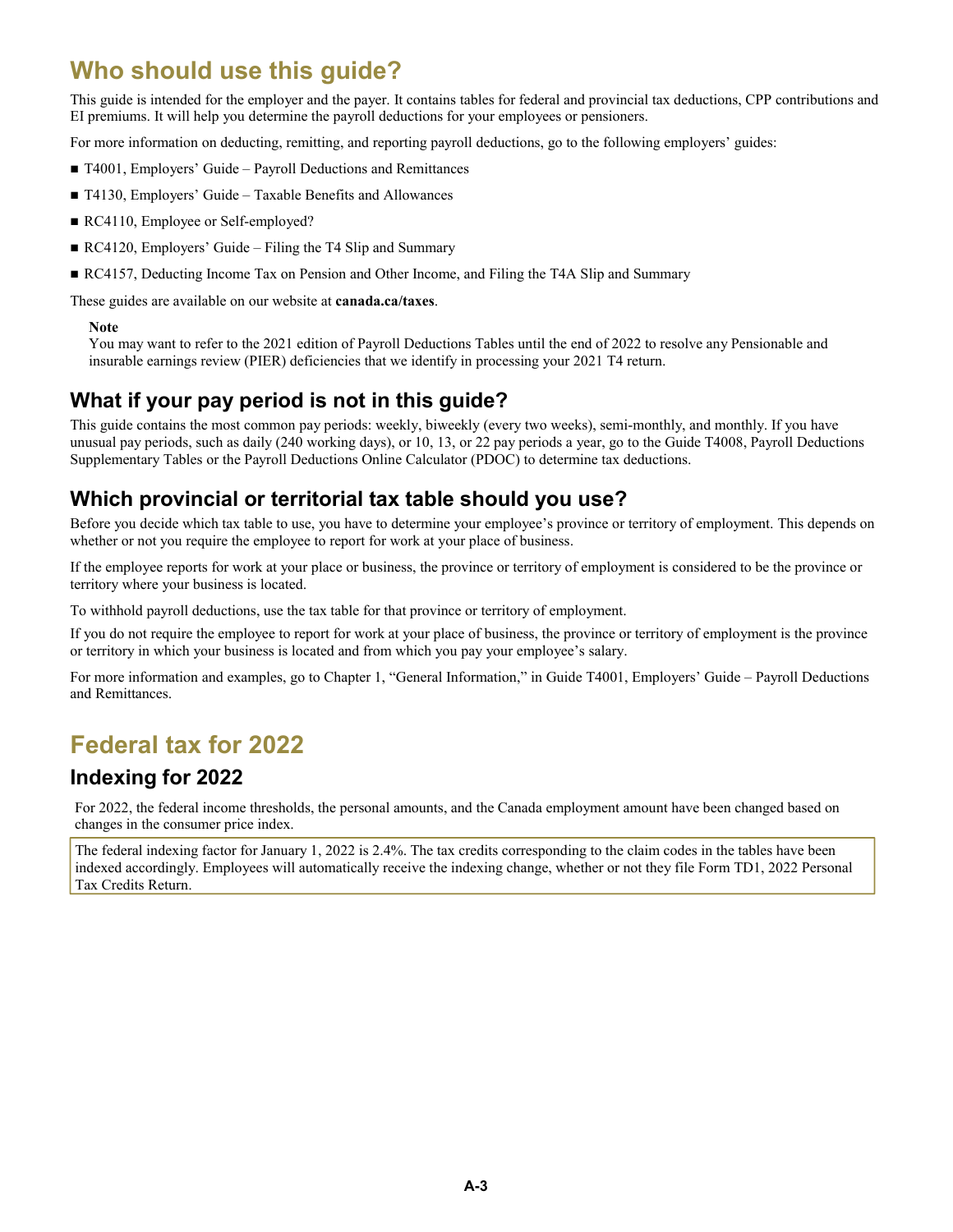### **Tax rates and income thresholds**

For 2022, the federal tax rates and income thresholds are:

| Annual taxable income (\$) | Federal tax rate (%) | Constant (\$) |
|----------------------------|----------------------|---------------|
| From – To                  | R                    | Κ             |
| 0.00 to 50,197.00          | 15%                  | 0             |
| 50,197.01 to 100,392.00    | 20.5%                | 2,761         |
| 100,392.01 to 155,625.00   | 26%                  | 8,282         |
| 155,625.01 to 221,708.00   | 29%                  | 12,951        |
| 221,708.01 and over        | 33%                  | 21,819        |

#### **Chart 1 – 2022 federal tax rates and income thresholds**

### **Canada Employment Amount**

The non-refundable Canada employment amount is built into the federal payroll deductions tables. The federal Canada employment amount is the lesser of:

- **\$1,287 and**
- $\blacksquare$  the individual's employment income for the year

The maximum annual non-refundable tax credit is \$193.05.

Pension income is not eligible for this credit. If you are paying pension income, use the Payroll Deductions Online Calculator to find the tax deduction*.*

### **Personal amounts**

| The federal personal amounts for 2022 are:                             |  |
|------------------------------------------------------------------------|--|
|                                                                        |  |
|                                                                        |  |
| For more detailed information on the personal amounts, go to Form TD1. |  |

## **Alberta tax for 2022**

### **Alberta indexing for 2022**

For 2022, the provincial income thresholds and personal amounts have not been indexed. The tax credits corresponding to the claim codes in the tables have not been indexed accordingly. Employees will not automatically receive this change, whether or not they file Form TD1AB, 2022 Alberta Personal Tax Credits Return.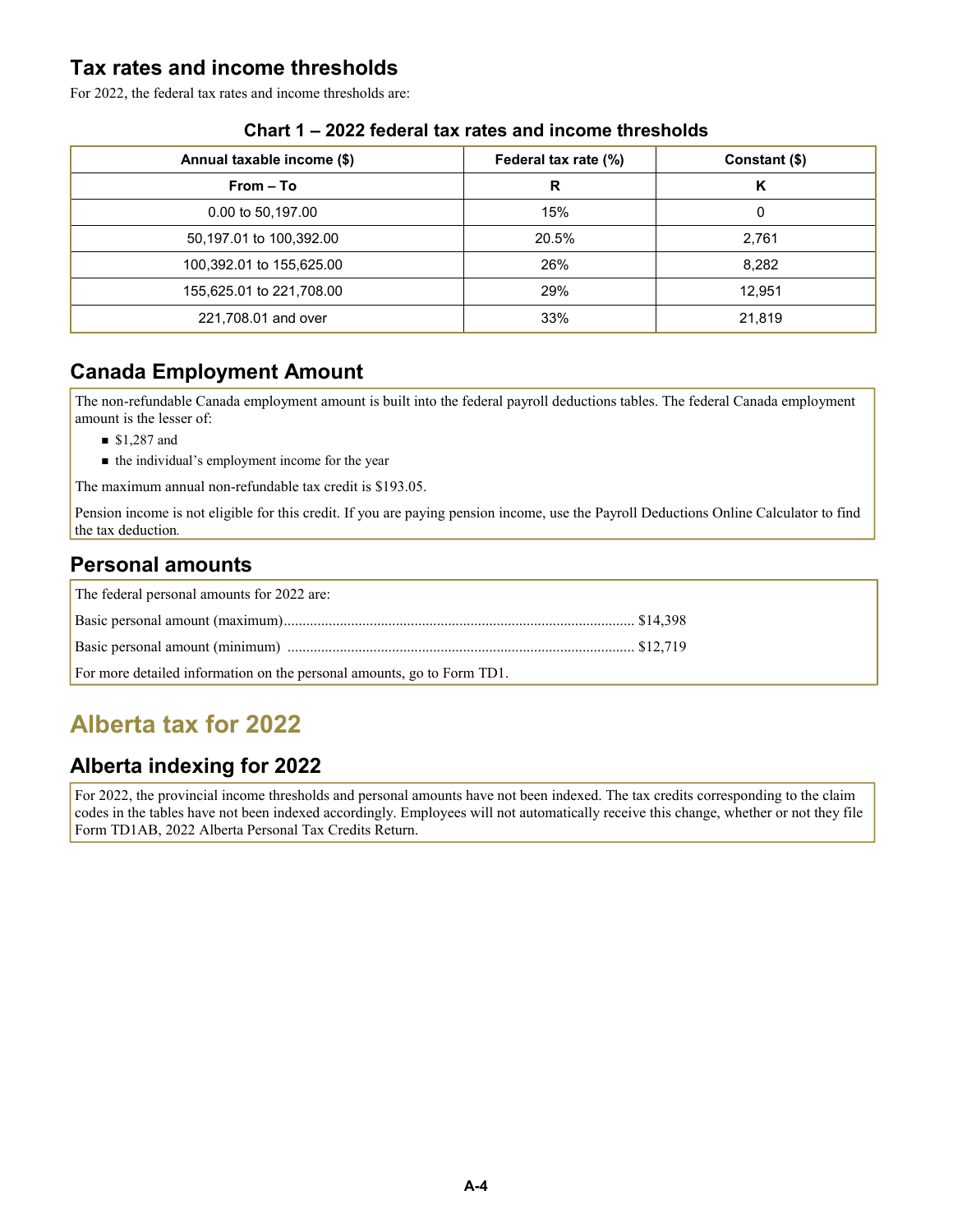### **Tax rates and income threshold**

For 2022, the Alberta tax rates and income thresholds are:

| Annual taxable income (\$) | Provincial tax rate (%) | Constant (\$) |
|----------------------------|-------------------------|---------------|
| $From - To$                | v                       | KP            |
| 0.00 to 131,220.00         | 10%                     | 0             |
| 131,220.01 to 157,464.00   | 12%                     | 2,624         |
| 157,464.01 to 209,952.00   | 13%                     | 4,199         |
| 209,952.01 to 314,928.00   | 14%                     | 6,299         |
| 314,928.01 and over        | 15%                     | 9,448         |

#### **Chart 2 – 2022 Alberta tax rates and income thresholds**

### **Personal amounts**

| For 2022, the Alberta non-refundable personal tax credits are:                                                     |  |
|--------------------------------------------------------------------------------------------------------------------|--|
|                                                                                                                    |  |
|                                                                                                                    |  |
|                                                                                                                    |  |
| For more detailed information on the personal amounts, go to Form TD1AB, 2022 Alberta Personal Tax Credits Return. |  |

## **Canada Pension Plan (CPP) and Employment Insurance (EI)**

### **CPP contributions for 2022**

You stop deducting CPP when the employee reaches the maximum contribution for the year.

#### **Note**

As an employer, you have to remit these deductions along with your share of CPP contributions.

For more information, go to Chapter 2, "Canada Pension Plan contributions," in Guide T4001, Employer's Guide – Payroll Deductions and Remittances*.*

### **EI premiums for 2022**

| - 1.58 |
|--------|
|        |

You stop deducting EI when the employee reaches the maximum annual premium.

#### **Note**

As an employer, you have to remit these deductions along with your share of EI premiums.

For more information, go to Chapter 3, "Employment Insurance premiums," in Guide T4001, Employer's Guide – Payroll Deductions and Remittances*.*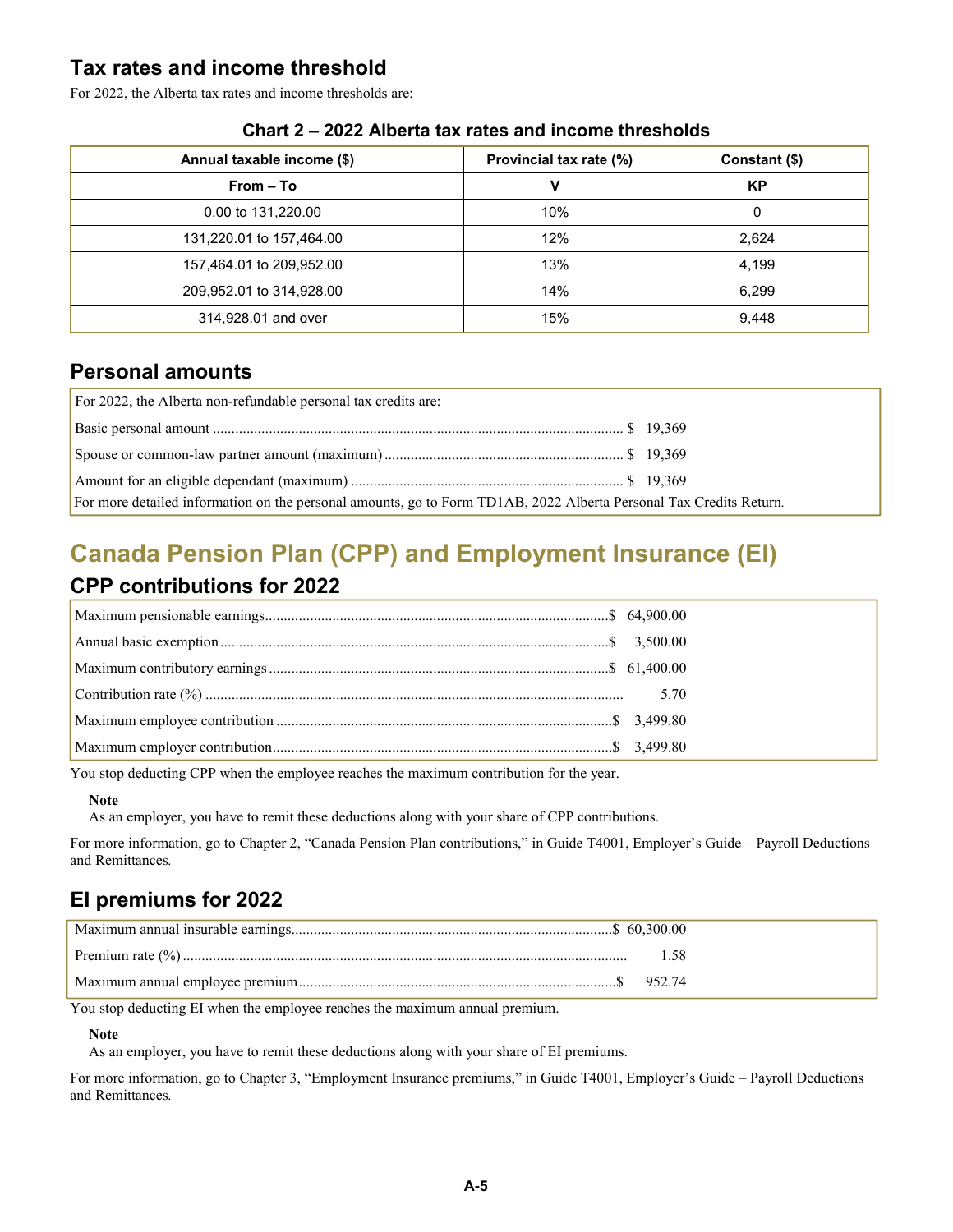### **Personal tax credits returns (TD1 forms)**

You may have to ask your employees or your pensioners to complete a federal and a provincial personal tax credits return using a federal Form TD1 and a provincial Form TD1.

For more information, go to Chapter 5, "Deducting income tax," in Guide T4001, Employers' Guide – Payroll Deductions and Remittances*.*

### **Claim codes**

The total personal amount an employee claims on a TD1 form will determine which claim code you use. The claim amounts that correspond to the federal claim codes are not the same as the claim amounts that correspond to the provincial claim codes. Go to Chart 3 and Chart 4.

### **Explanation of claim codes**

#### **Claim code 0**

This code represents **no claim amount**. If the federal claim code is "0" because the employee is a non-resident, the provincial claim code must also be "0." This code may also be used if the employee indicated they have more than one employer or payer at the same time and have entered "0" on the front page of Form TD1 for 2022.

#### **Claim codes 1 to 10**

The claim code amounts do not appear on either the federal or the provincial TD1 form.

You match the "Total claim amount" reported on your employee's or pensioner's TD1 forms with the appropriate claim codes. Then, you look up the tax for the employee's pay under the claim code in the federal and provincial tax tables for the pay period.

#### **Indexing of claim codes amounts**

The credits that apply to each federal and provincial claim code have been automatically changed in the tax tables by the indexing factor for the current year. If your employee did not complete the federal and provincial TD1 forms for 2022, you continue to deduct income tax using the same claim code that you used last year.

| Total claim amount (\$) | <b>Claim code</b>                                    |
|-------------------------|------------------------------------------------------|
| No claim amount         | 0                                                    |
| 0.00 to 14,398.00       |                                                      |
| 14,398.01 to 16,828.00  | $\overline{c}$                                       |
| 16,828.01 to 19,258.00  | 3                                                    |
| 19,258.01 to 21,688.00  | 4                                                    |
| 21,688.01 to 24,118.00  | 5                                                    |
| 24,118.01 to 26,548.00  | 6                                                    |
| 26,548.01 to 28,978.00  | 7                                                    |
| 28,978.01 to 31,408.00  | 8                                                    |
| 31,408.01 to 33,838.00  | 9                                                    |
| 33,838.01 to 36,268.00  | 10                                                   |
| 36,268.01 and over      | X<br>The employer has to calculate the tax manually. |
| No withholding          | E                                                    |

#### **Chart 3 – 2022 Federal claim codes**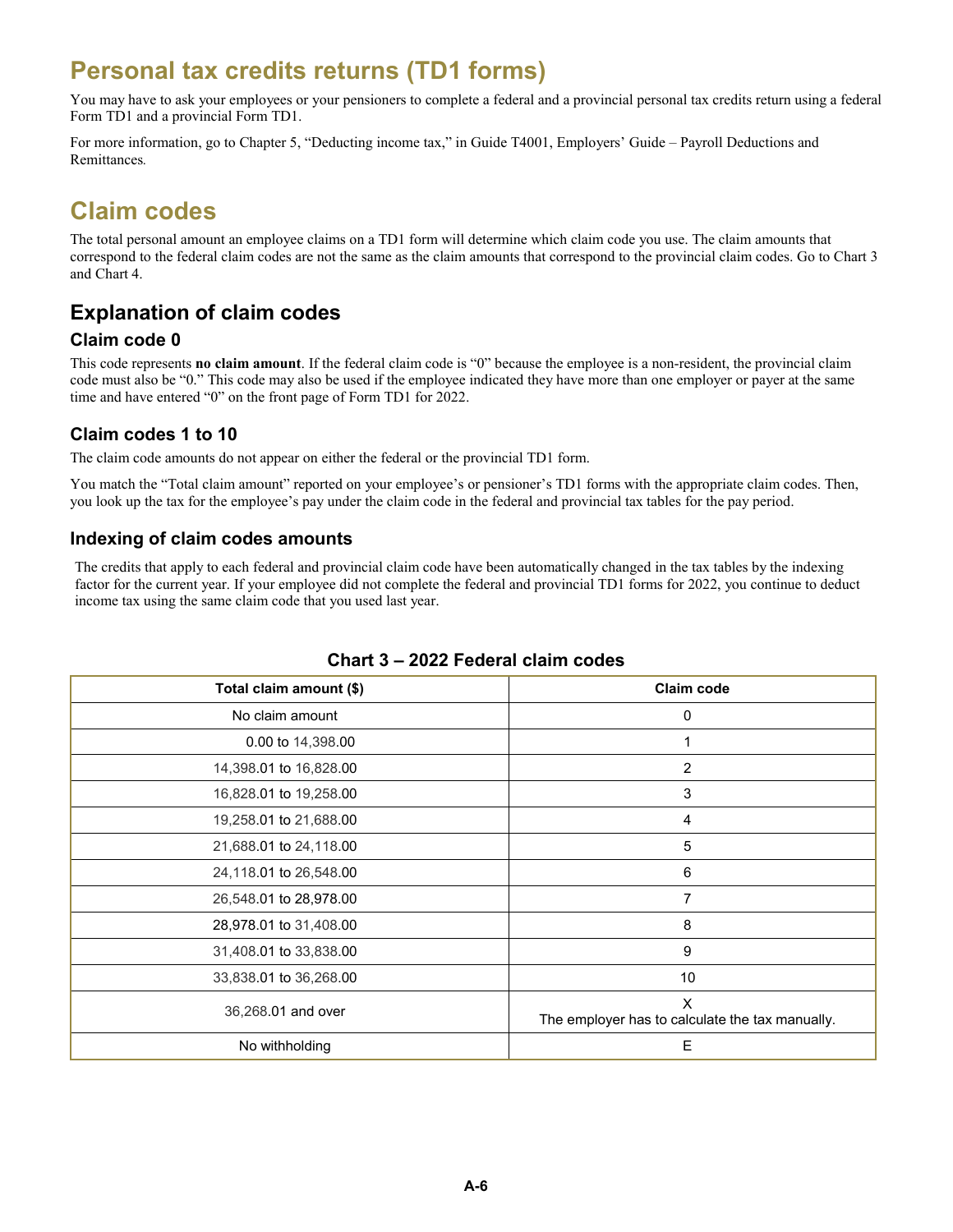| Total claim amount (\$) | Claim code                                           |
|-------------------------|------------------------------------------------------|
| No claim amount         | 0                                                    |
| 0.00 to 19,369.00       |                                                      |
| 19,369.01 to 22,203.00  | 2                                                    |
| 22,203.01 to 25,037.00  | 3                                                    |
| 25,037.01 to 27,871.00  | 4                                                    |
| 27,871.01 to 30,705.00  | 5                                                    |
| 30,705.01 to 33,539.00  | 6                                                    |
| 33,539.01 to 36,373.00  | 7                                                    |
| 36,373.01 to 39,207.00  | 8                                                    |
| 39,207.01 to 42,041.00  | 9                                                    |
| 42,041.01 to 44,875.00  | 10                                                   |
| 44,875.01 and over      | X<br>The employer has to calculate the tax manually. |
| No withholding          | E                                                    |

#### **Chart 4 – 2022 Alberta claim codes**

### **Form TD1X, Statement of Commission Income and Expenses for Payroll Tax Deductions**

If your employees want you to adjust their tax deductions to allow for commission expenses, they have to complete Form TD1X, Statement of Commission Income and Expenses for Payroll Tax Deductions.

You deduct tax from your employees' commission pay using the "Total claim amount" on their TD1 forms in the following situations:

- if your employees do **not** complete a Form TD1X or
- $\blacksquare$  if they tell you in writing that they want to cancel a previously completed Form TD1X

### **How to use the tables in this guide**

Use the tables in this guide to determine the CPP contributions, EI premiums, federal tax, and provincial tax that you will deduct from your employees' remuneration.

### **CPP tables (Section B)**

The annual basic exemption is built into the CPP tables.

- Find the pages in Section B that correspond to your pay period
- To find the range that includes your employee's gross pay (this includes any taxable benefits), look down the "Pay" column
- In the column next to the "Pay" column, you will find the CPP contribution that you should withhold from your employee's pay

### **EI table (Section C)**

- Find the page in Section C that corresponds to the "Insurable earnings" of your employee
- $\blacksquare$  To find the range that includes your employee's insurable earnings, look down the "Insurable earnings" column. When you use the table in this guide to determine the EI premiums, look up the insurable earnings for the period not the gross remuneration
- In the column next to the "Insurable earnings" column, you will find the EI premium that you should withhold from your employee's pay

### **Tax deductions tables**

If you are using the income tax tables in this guide to determine your employees' and pensioners' total tax deductions, you have to look up the amounts in the federal tax table and the provincial tax table.

To determine the total tax you deduct for the pay period, you must add the federal and provincial tax amounts.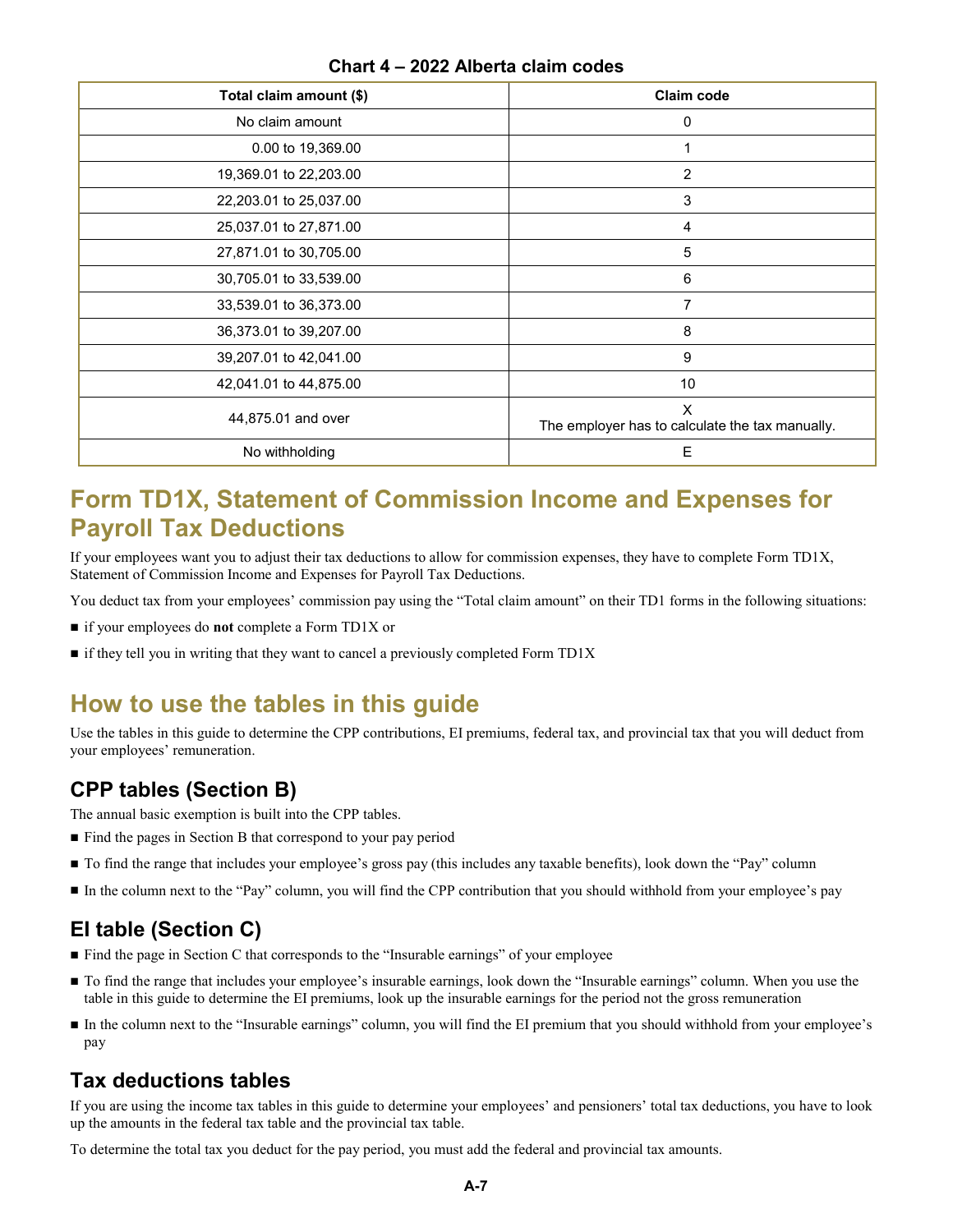Even if the period of employment for which you pay a salary is less than a full pay period, you must continue to use the tax deductions table that corresponds to your regular pay period.

### **Federal (Section D)**

- Find the pages in Section D that correspond to your pay period
- To find the range that corresponds to your employee's taxable income (this includes any taxable benefits), look down the "Pay" column
- In the row under the applicable claim code, you will find the amount of federal tax that you should withhold from your employee's pay (for more information, go to the section called "Claim codes" and Chart 3)

#### **Provincial (Section E)**

- Find the pages in Section E that correspond to your pay period
- To find the range that includes your employee's taxable income (this includes any taxable benefits), look down the "Pay" column
- In the row under the applicable claim code, you will find the amount of provincial tax that you should withhold from your employee's pay (for more information, go to the section called "Claim codes" and Chart 4)

#### **Example**

You are an employer in Alberta. Sara, your employee, earns \$685 a week in 2022. She has a federal claim code 1 and a provincial claim code 1.

To determine Sara's federal tax deductions, you look at the weekly federal tax deductions table and find the range for her weekly salary, which is 682-690. The federal tax deductions for \$685 weekly under claim code 1 is \$50.75.

To determine Sara's provincial tax deductions, you use the weekly provincial tax deductions table. In the Alberta tax deductions table, the provincial tax deduction for \$685 weekly under claim code 1 is \$26.65.

Sara's total tax deduction is  $$77.40 ($50.75 + $26.65)$ . This amount of taxes will be included in your remittance to us.

### **Additional information about payroll deductions**

### **Deducting tax from income not subject to CPP contributions or EI premiums**

We have built the tax credits for CPP contributions and EI premiums into the federal and provincial tax deductions tables in this guide. However, certain types of income, such as pension income, are not subject to CPP contributions and EI premiums. As a result, you will have to adjust the amount of federal and provincial income tax you are deducting.

To determine the amount of tax to deduct from income not subject to CPP contributions or EI premiums, use the Payroll Deductions Online Calculator, available at **canada.ca/pdoc**. On the "Salary calculation" and/or on the "Commission calculation" screen, go to Step 3 and select the "CPP exempt" and/or "EI exempt" option before clicking on the "Calculate" button.

### **Step-by-step calculation of tax deductions**

You can use the following step-by-step calculations to calculate the tax deductions for any employee or pensioner who earns more than the maximum amounts included in the tax deductions tables.

The example shows you how to determine the amount of tax to deduct from all income.

However, if you design your own payroll program or spreadsheets to calculate tax deductions, do not use either of these calculations. Instead, go to Guide T4127, Payroll Deductions Formulas.

### **Example Tax to deduct for all income**

This example applies to a person who earns \$1,200 weekly and contributes \$80 to a registered retirement savings plan (RRSP).

This person claims the basic personal amount.

#### **Calculate annual taxable income**

(1) Gross remuneration for the pay period (weekly)  $\qquad$  1,200.00

**Description Sub-amounts Amounts**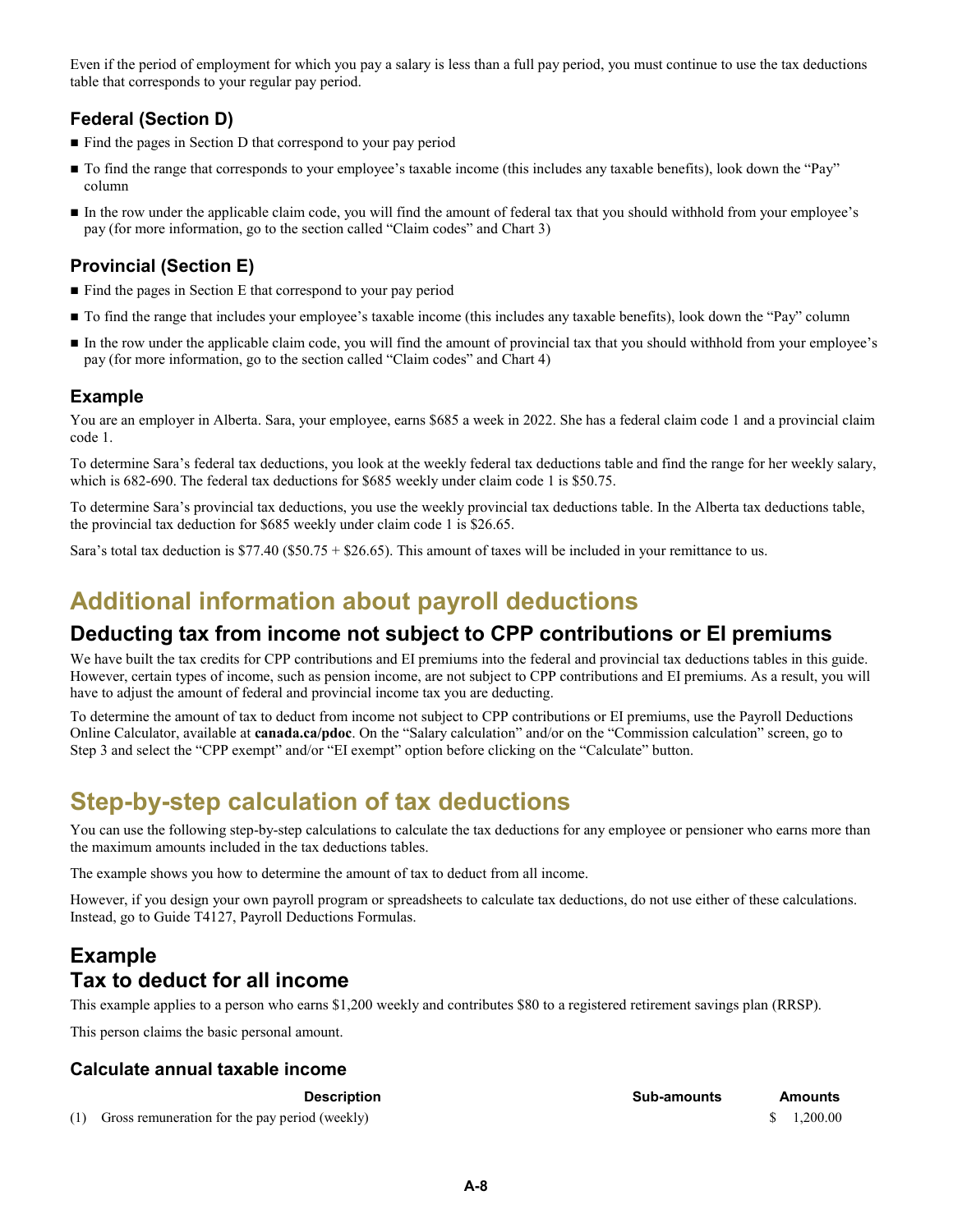| (2) | <b>Minus</b>                                                                                                                                                                    |       |              |
|-----|---------------------------------------------------------------------------------------------------------------------------------------------------------------------------------|-------|--------------|
|     | $\blacksquare$ the other amounts authorized by a tax services office                                                                                                            | 0.00  |              |
|     | $\blacksquare$ the RRSP contributions*                                                                                                                                          | 80.00 |              |
|     | * This amount has to be deducted at source.                                                                                                                                     |       | 80.00        |
|     | * Note<br>If you have an employee you paid by commission, subtract the total expenses reported on<br>Form TD1X from the gross remuneration reported on Form TD1X if applicable. |       |              |
| (3) | Net remuneration for the pay period (line 1 minus line 2)                                                                                                                       |       | 1.120.00     |
| (4) | Annual net income $(\$1,120 \times 52$ weeks)                                                                                                                                   |       | \$ 58,240.00 |
| (5) | <b>Minus</b> the annual deduction for living in a prescribed zone, reported<br>on the federal Form TD1                                                                          |       | 0.00         |
| (6) | Annual taxable income (line 4 minus line 5)                                                                                                                                     |       | \$ 58,240.00 |

#### **Calculate federal tax**

|     | <b>Description</b>                                                                                                                         | <b>Sub-amounts</b> |          | <b>Amounts</b>          |
|-----|--------------------------------------------------------------------------------------------------------------------------------------------|--------------------|----------|-------------------------|
| (7) | Multiply the amount on line 6 by the federal tax rate based on Chart 1                                                                     |                    | $\times$ | 0.205                   |
| (8) | Minus the federal constant based on the annual taxable income on line 6<br>(go to Chart 1)                                                 |                    |          | \$11,939.20<br>2,761.00 |
| (9) | Federal tax (line 7 minus line 8)                                                                                                          |                    | \$       | 9,178.20                |
|     | (10) Minus the federal tax credits:                                                                                                        |                    |          |                         |
|     | • the total of personal tax credit amounts reported on the federal Form TD1                                                                | \$14,398.00        |          |                         |
|     | • the CPP contributions for the pay period multiplied by the number<br>of pay periods in the year (annual maximum \$3,499.80)*             | \$<br>3,357.12     |          |                         |
|     | $\blacksquare$ the EI premiums for the pay period <b>multiplied by</b> the number<br>of pay periods in the year (annual maximum \$952.74)* | \$<br>952.74       |          |                         |
|     | $\blacksquare$ the Canada employment amount (annual maximum \$1,287.00)                                                                    | 1,287.00           |          |                         |
|     | Total                                                                                                                                      | \$19,994.86        |          |                         |
|     | *Note<br>When the maximum CPP contributions or EI premiums for the year is reached, use the<br>maximum amount for later calculations       |                    |          |                         |
|     | (11) Multiply the total on line 10 by the lowest federal tax rate for the year.<br>(12) Total federal tax credits                          | 0.15<br>$\times$   |          | 2.999.23                |

(13) Total federal tax payable for the year (line 9 minus line 12)  $\frac{$6,178.97}{10}$